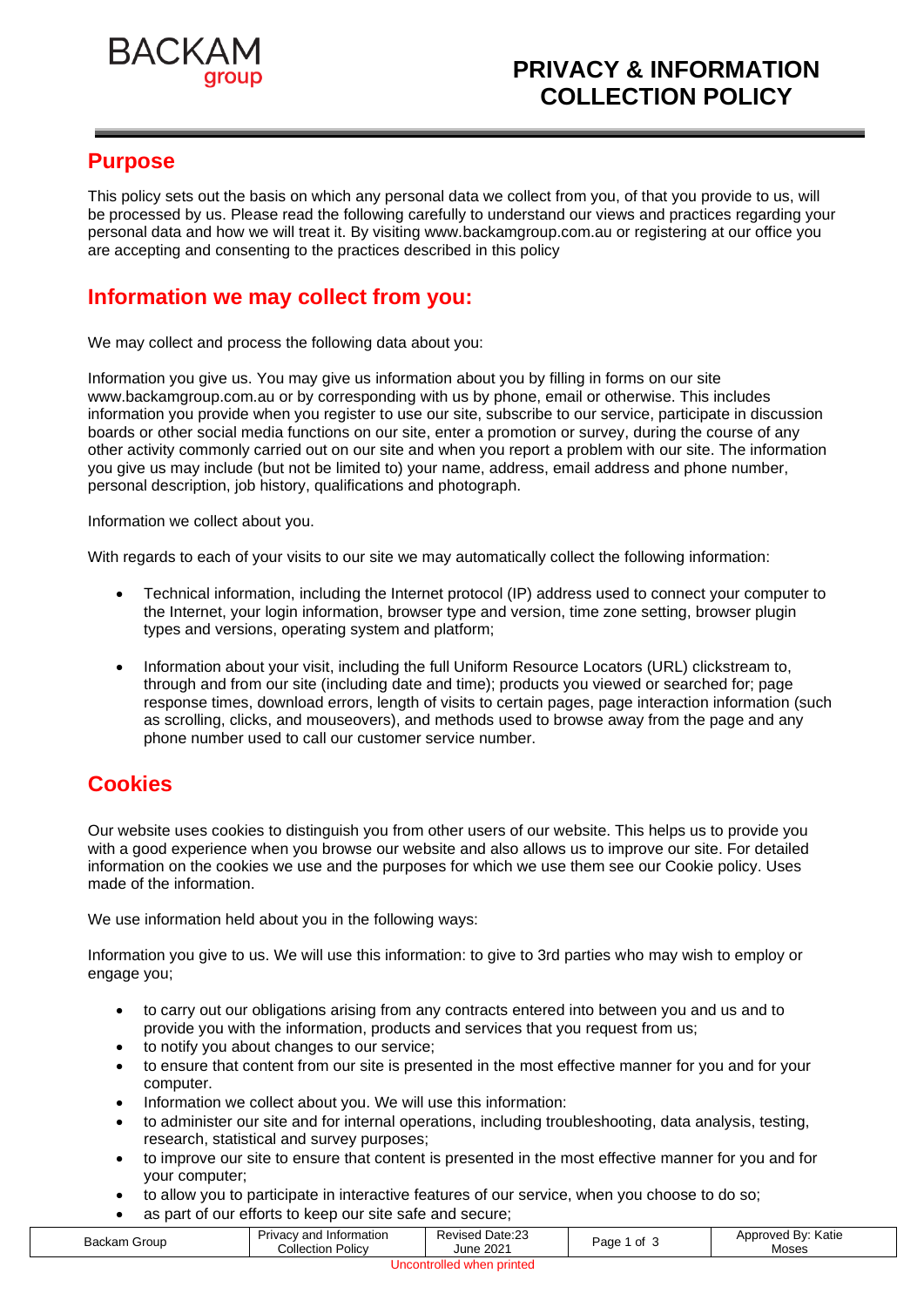

Information we receive from other sources. We may combine this information with information you give to us and information we collect about you. We may use this information and the combined information for the purposes set out above (depending on the types of information we receive).

# **Disclosure of your information**

We may share your personal information with any member of our group, which means our subsidiaries, our ultimate holding company and its subsidiaries, as defined in Privacy Act 1988 and Australian Privacy Principles. We may share your information with selected third parties including:

- Business partners, suppliers, clients and subcontractors for: (1) the performance of any contract we enter into with them or you; or (2) the purpose of sourcing your employment or engagement with a 3rd party.
- Analytics and search engine providers that assist us in the improvement and optimisation of our site.

We may disclose your personal information to third parties:

- In the event that we sell or buy any business or assets, in which case we may disclose your personal data to the prospective seller or buyer of such business or assets.
- If Backam Group or substantially all of its assets are acquired by a third party, in which case personal data held by it about its customers will be one of the transferred assets.
- If we are under a duty to disclose or share your personal data in order to comply with any legal obligation, or in order to enforce or apply our terms of use and other agreements; or to protect the rights, property, or safety of us, our customers, or others. This includes exchanging information with other companies and organisations for the purposes of fraud protection and credit risk reduction.

#### **Where we store your personal data**

The data that we collect from you may be transferred to, and stored at, a destination outside the country. It may also be processed by staff operating outside the country who work for us or for one of our suppliers. By submitting your personal data, you agree to this transfer, storing or processing. We will take all steps reasonably necessary to ensure that your data is treated securely and in accordance with this privacy policy. Where we have given you (or where you have chosen) a password which enables you to access certain parts of our site, you are responsible for keeping this password confidential. We ask you not to share a password with anyone. Unfortunately, the transmission of information via the internet is not completely secure. Although we will do our best to protect your personal data, we cannot guarantee the security of your data transmitted to our site; any transmission is at your own risk. Once we have received your information, we will use strict procedures and security features to try to prevent unauthorised access.

# **Your rights**

You have the right to ask us not to process your personal data for marketing purposes. We will usually inform you (before collecting your data) if we intend to use your data for such purposes or if we intend to disclose your information to any third party for such purposes. You can exercise your right to prevent such processing by checking certain boxes on the forms we use to collect your data. You can also exercise the right at any time by contacting us at admin@backam.com.au

Our site may, from time to time, contain links to and from the websites of our partner networks, advertisers and affiliates. If you follow a link to any of these websites, please note that these websites have their own privacy policies and that we do not accept any responsibility or liability for these policies. Please check these policies before you submit any personal data to these websites.

| <b>Backam Group</b>       | Privacy and Information<br><b>Collection Policy</b> | <b>Revised Date:23</b><br>June 2021 | Page 2 of | Approved By: Katie<br>Moses |  |  |  |
|---------------------------|-----------------------------------------------------|-------------------------------------|-----------|-----------------------------|--|--|--|
| Uncontrolled when printed |                                                     |                                     |           |                             |  |  |  |